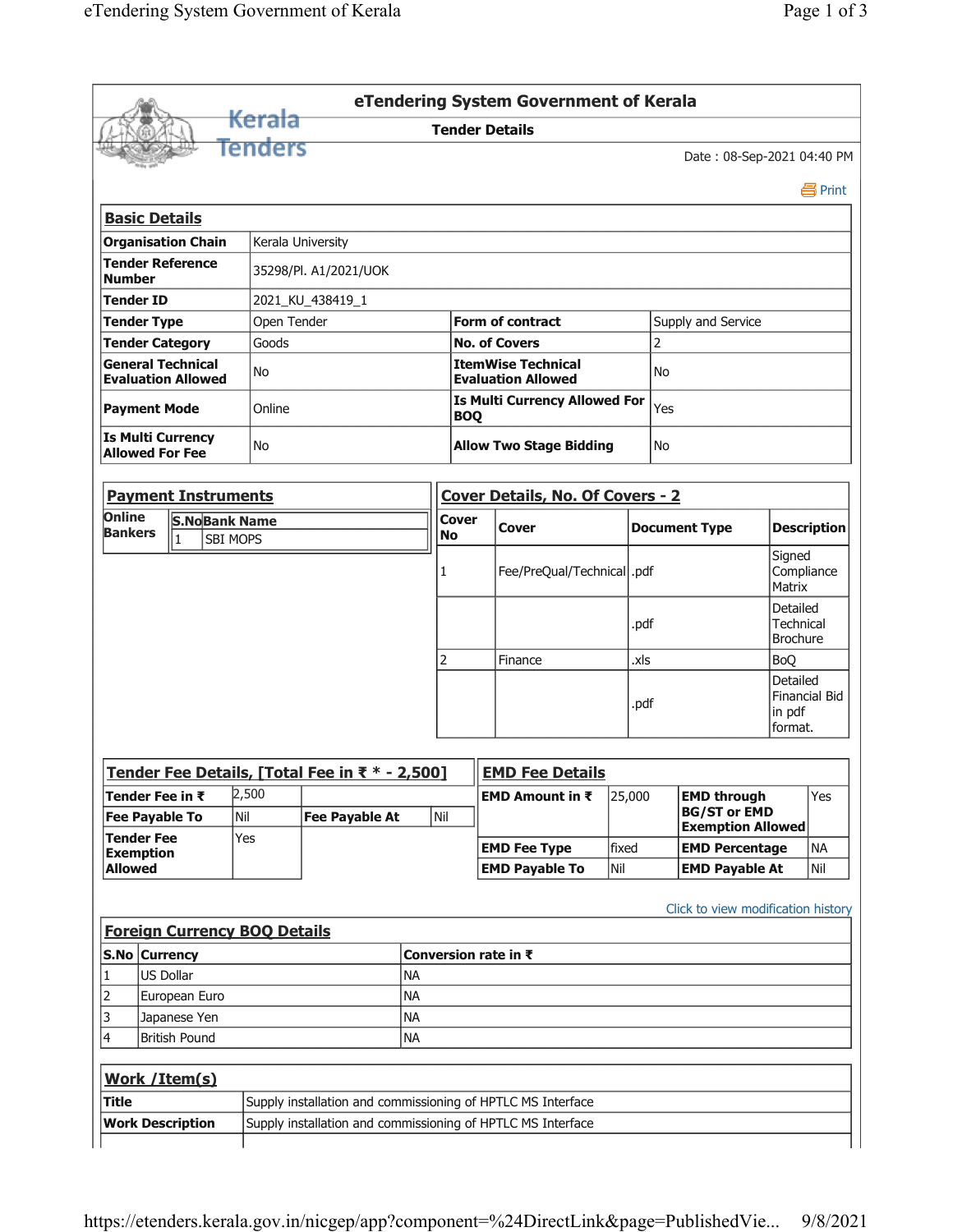| <b>Pre Qualification</b><br><b>Details</b>      |                              | Please refer Tender documents.                |                           |                                            |                                            |                                             |                                        |                    |                                                          |  |
|-------------------------------------------------|------------------------------|-----------------------------------------------|---------------------------|--------------------------------------------|--------------------------------------------|---------------------------------------------|----------------------------------------|--------------------|----------------------------------------------------------|--|
| <b>Independent</b><br><b>External</b>           |                              | <b>NA</b>                                     |                           |                                            |                                            |                                             |                                        |                    |                                                          |  |
| <b>Monitor/Remarks</b>                          |                              |                                               |                           |                                            |                                            |                                             |                                        |                    |                                                          |  |
| <b>Show Tender Value</b><br>in Public Domain    |                              | <b>No</b>                                     |                           |                                            |                                            |                                             |                                        |                    |                                                          |  |
| Tender Value in ₹                               |                              | 0.00                                          |                           | <b>Product Category</b>                    |                                            |                                             | Equipments <b>Sub category</b>         | <b>NA</b>          |                                                          |  |
| <b>Contract Type</b>                            |                              | Tender                                        | <b>Bid Validity(Days)</b> |                                            |                                            | 120                                         | <b>Period Of Work</b><br>(Days)        | 180                |                                                          |  |
| Location                                        |                              | CLIF, University<br>of Kerala,<br>Kariavattom |                           | <b>Pincode</b>                             |                                            | 695581                                      | <b>Pre Bid Meeting</b><br><b>Place</b> | <b>NA</b>          |                                                          |  |
| <b>Pre Bid Meeting</b><br>Address               |                              | <b>NA</b>                                     |                           | <b>Pre Bid Meeting Date NA</b>             |                                            |                                             | <b>Bid Opening Place</b>               |                    | Senate House Campus,<br>University of Kerala,<br>Palayam |  |
| <b>Should Allow NDA</b><br><b>Tender</b>        |                              | <b>No</b>                                     |                           | <b>Allow Preferential</b><br><b>Bidder</b> |                                            | No                                          |                                        |                    |                                                          |  |
| <b>Critical Dates</b>                           |                              |                                               |                           |                                            |                                            |                                             |                                        |                    |                                                          |  |
| <b>Publish Date</b>                             |                              |                                               | 08-Sep-2021 05:00 PM      |                                            |                                            | <b>Bid Opening Date</b>                     |                                        |                    | 11-Oct-2021 11:00 AM                                     |  |
| <b>Date</b>                                     |                              | Document Download / Sale Start                | 08-Sep-2021 05:00 PM      |                                            |                                            | Document Download / Sale End<br><b>Date</b> |                                        |                    | 07-Oct-2021 05:00 PM                                     |  |
| <b>Clarification Start Date</b>                 |                              |                                               | <b>NA</b>                 |                                            |                                            | <b>Clarification End Date</b>               |                                        | <b>NA</b>          |                                                          |  |
| <b>Bid Submission Start Date</b>                |                              |                                               | 08-Sep-2021 05:00 PM      |                                            |                                            |                                             | <b>Bid Submission End Date</b>         |                    | 07-Oct-2021 05:00 PM                                     |  |
|                                                 |                              |                                               |                           |                                            |                                            |                                             |                                        |                    |                                                          |  |
| <b>Tender Documents</b>                         |                              |                                               |                           |                                            |                                            |                                             |                                        |                    |                                                          |  |
| NIT<br>Document                                 |                              | <b>S.No Document Name</b>                     |                           |                                            | <b>Description</b>                         |                                             |                                        |                    | <b>Document</b><br>Size (in KB)                          |  |
|                                                 | 1                            |                                               | Tendernotice_1.pdf        |                                            |                                            | Tender Document                             |                                        |                    |                                                          |  |
| Work Item<br><b>Documents</b>                   |                              | <b>S.No Document Type</b>                     |                           |                                            | <b>Document Name</b><br><b>Description</b> |                                             |                                        |                    | <b>Document</b><br>Size (in KB)                          |  |
|                                                 | 1                            | <b>BOQ</b>                                    |                           |                                            | <b>BOQ</b><br>BOQ_623309.xls               |                                             |                                        |                    | 240.50                                                   |  |
|                                                 |                              |                                               |                           |                                            |                                            |                                             |                                        |                    |                                                          |  |
| <b>Bid Openers List</b>                         |                              |                                               |                           |                                            |                                            |                                             |                                        |                    |                                                          |  |
| S.No                                            | <b>Bid Opener Login Id</b>   |                                               |                           |                                            |                                            | <b>Bid Opener Name</b>                      |                                        |                    | <b>Certificate Name</b>                                  |  |
|                                                 |                              | ue kariavattom@rediffmail.com                 |                           |                                            | <b>SOBHAK</b><br>MINI DEJO KAPPEN          |                                             |                                        | Sobha <sub>K</sub> | DR MINI DEJO KAPPEN                                      |  |
| $\frac{2}{3}$ .<br>4.                           |                              | minidejo@gmail.com<br>probios1@gmail.com      |                           |                                            | <b>G PRASAD</b>                            |                                             |                                        | <b>G PRASAD</b>    |                                                          |  |
|                                                 |                              | sreelaprasad@rediffmail.com                   |                           |                                            | SREELA RAJ N R                             |                                             |                                        |                    | DR SREELA RAJ N R                                        |  |
| <b>Tender Properties</b>                        |                              |                                               |                           |                                            |                                            |                                             |                                        |                    |                                                          |  |
| <b>Auto Tendering</b><br><b>Process allowed</b> |                              | No                                            |                           |                                            |                                            |                                             | <b>Show Technical bid status</b>       | Yes                |                                                          |  |
| status                                          | <b>Show Finance bid</b>      |                                               | Yes                       |                                            |                                            |                                             | <b>Show Bids Details</b>               | Yes                |                                                          |  |
| model                                           | <b>BoQ Comparative Chart</b> |                                               |                           |                                            |                                            | BoQ Compartive chart decimal places         |                                        |                    | $\overline{2}$                                           |  |
| <b>BoQ Comparative Chart</b><br>Rank Type       |                              |                                               |                           |                                            |                                            | Form Based BoQ                              | No                                     |                    |                                                          |  |
|                                                 |                              |                                               |                           |                                            |                                            |                                             |                                        |                    |                                                          |  |
| <b>Tender Inviting Authority</b>                |                              |                                               |                           |                                            |                                            |                                             |                                        |                    |                                                          |  |
|                                                 |                              |                                               |                           |                                            |                                            |                                             |                                        |                    |                                                          |  |